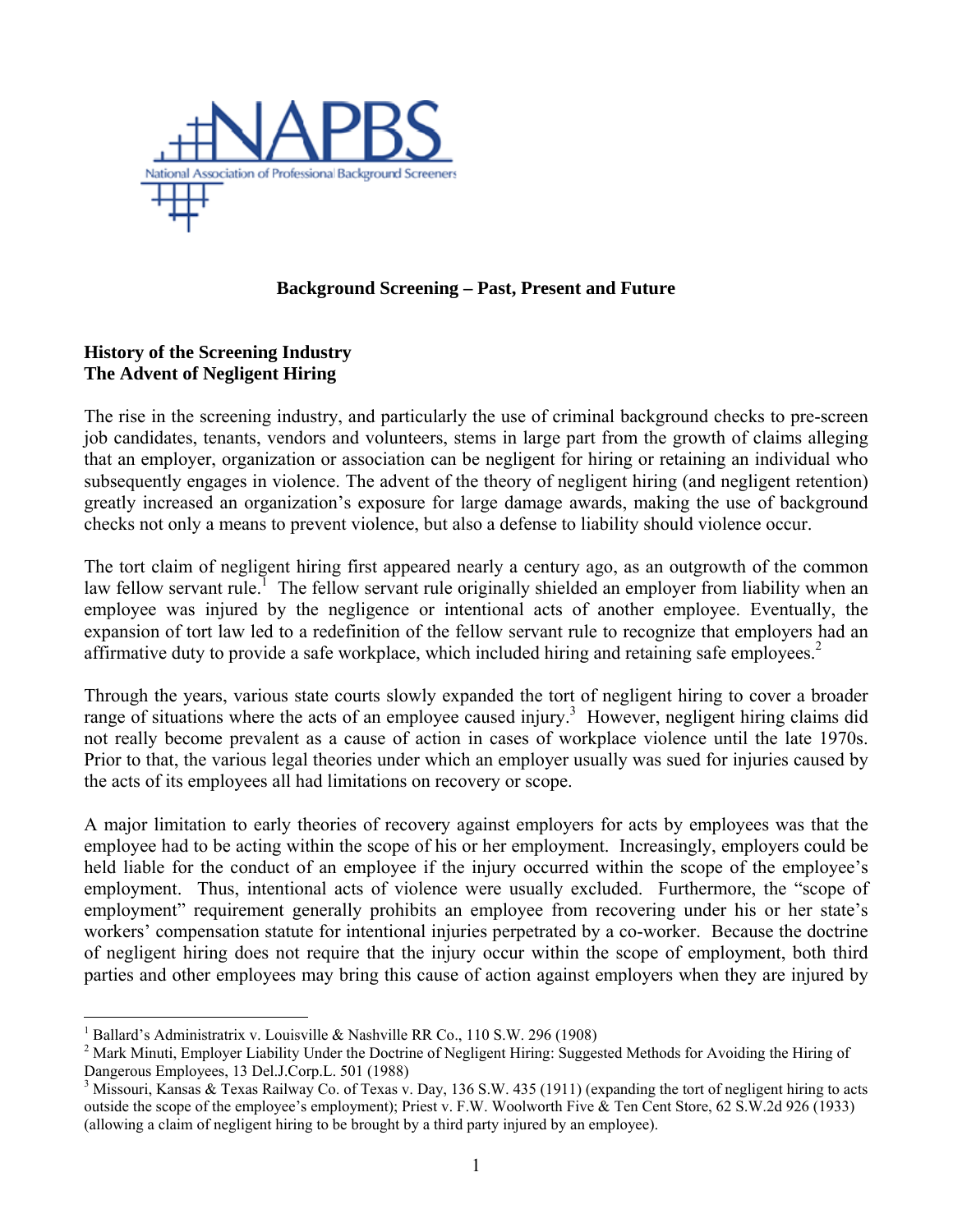either the negligent or intentional acts of an employee. An employer may be found liable if it is shown to have breached its duty of care in selecting and retaining only competent and safe employees.<sup>4</sup> In a recent example, a Colorado jury awarded damages of \$210,000 in a sexual assault case where the jury found that the employer would have learned of the employee's prior child molestation conviction if it had conducted a thorough reference check. These and related cases have spurred great interest in making informed hiring and retention decisions based on thorough background screening.

The background screening industry serves several critical functions, including:

 $\sqrt{\frac{1}{2}}$  Protecting the rights of consumers;

 $\sqrt{\frac{1}{2}}$  Helping employers comply with hiring standards set by state and federal law;

 $\sqrt{ }$  Helping public and private employers avoid legal exposure for negligent hiring;

 $\sqrt{\frac{1}{1}}$  Helping ensure a safe workplace and avoid the nightmares associated with workplace violence, theft, hiring based upon fraudulent credentials, or hiring terrorists;

 $\sqrt{\frac{p}{q}}$  Playing a critical part in the homeland security effort and working on behalf of the American economy;

 $\sqrt{ }$  Helping improve both the profitability and productivity of American business by helping employers make better hiring decisions, and lowering the high cost of turnover.

# **What is a Background Check?**

A background "investigation" or "check" is, in very broad terms, an inquiry into an individual's character, general reputation, personal characteristics, and/or mode of living. It may be as simple as a criminal history search or, for persons in more sensitive, high-level positions, or persons dealing with vulnerable populations, it may involve not only a check of criminal records, but also a thorough investigation of civil records, asset and bankruptcy records, credit reports, and driving records. Background checks also usually include the verification of professional licenses held, educational achievements, employment history, and information provided by personal and professional references. Finally, background checks may also include drug testing, a physical, and even psychological evaluations or assessments. Searches normally involve looking back seven years.

# **Why Conduct Background Checks?**

The need to hire the most qualified candidate, and the inherent risk in hiring the wrong candidate, has never been greater. Workplace crime, unethical business practices, and misleading résumés are on the rise. The costs of fraud, embezzlement, theft and violence are a multi-billion dollar drain on our economy, bleeding organizations both large and small. Furthermore, negative publicity associated with negligent hiring—especially as the result of a less than thorough background check—can devastate the

 4 Fleming v. Bronfin, 80 A.2d 915 (Mun.Ct.App. D.C. 1951)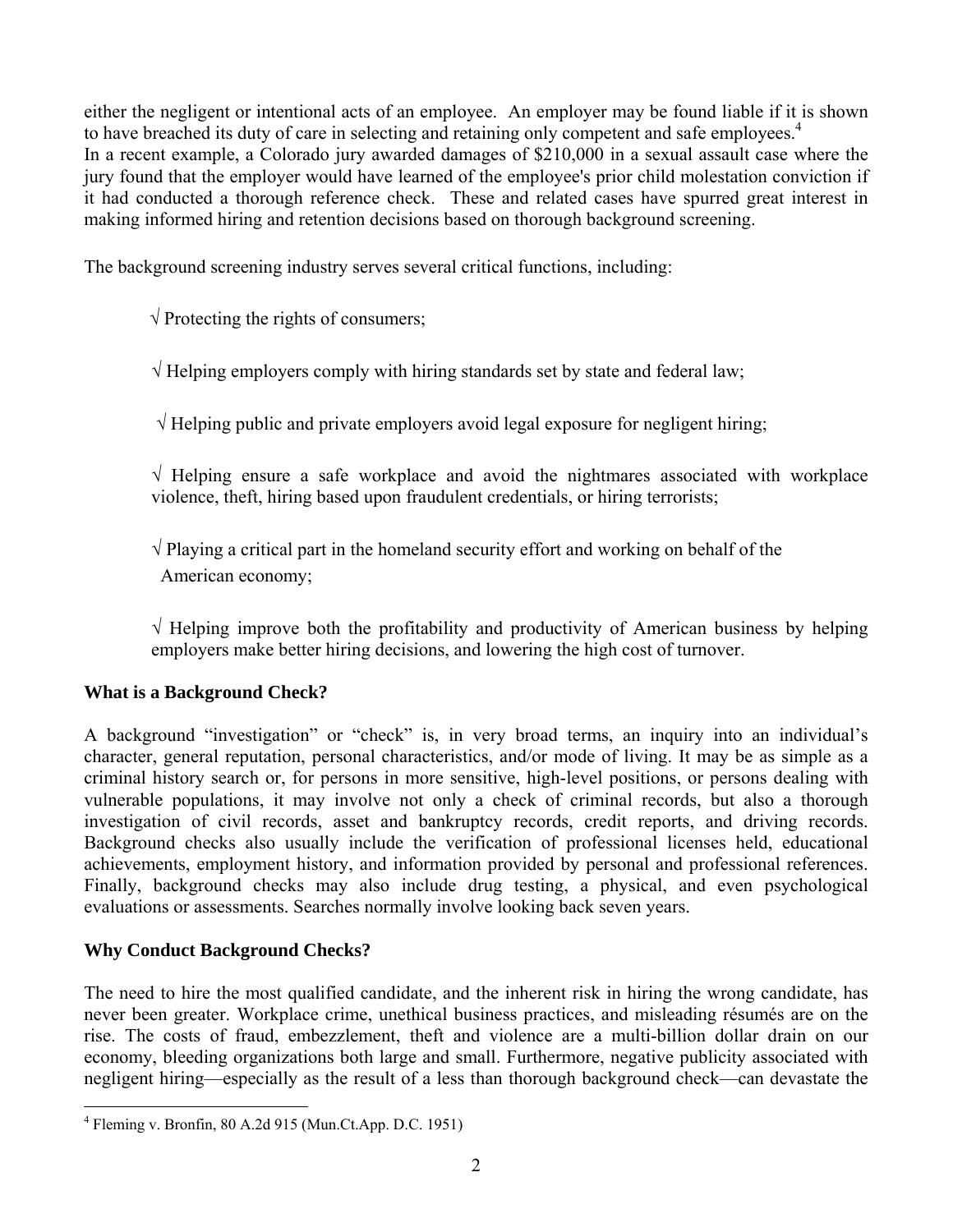very foundation of a trusted organization. Organizations owe it to themselves and to everyone with whom they come into contact to know everything they can about their employees and volunteers, and the most effective method to accomplish this is by conducting thorough background checks.

Background checks are being used today to not only screen prospective employees and volunteers, but also to screen prospective business partners, political candidates, board members, trial witnesses, community leaders, sporting coaches and jurors. Additionally, the press frequently uses background checks for its news stories. Background checks are also an integral part of criminal, civil, or financial investigations.

Background checking has exploded in the workplace over the last 10 years. Some of the most compelling reasons organizations now conduct background checks:

- $\sqrt{\phantom{a}}$  Making background checking a part of an organization's culture can not only enhance its effectiveness (e.g., through greater productivity and retention), but also its reputation.
- $\sqrt{\phantom{a}}$  Background checking can supplant an organization's loss prevention efforts by helping provide a safer environment for employees, volunteers, and others.
- $\sqrt{\phantom{a}}$  The most common reason among employers for not conducting background checks is cost. However, the cost of background checks represents a fraction of the cost of: terminating an individual; re-recruiting, re-hiring, and re-training his or her replacement; and defending a lawsuit brought by a victim of a dishonest or violent individual's actions (which can range in the multi-millions of dollars). Additionally, background checks may uncover a history of fraud or theft, and many organizations—especially retail companies—experience very high levels of employee theft. A study by the University of Florida<sup>5</sup> reports that employee theft accounts for as much as  $48\%$  of a retail company's shrinkage, which can amount to nearly 2% of annual revenues. The cost of conducting background checks is a fraction of the amount lost to employee theft. While these costs and damages may be recovered through an organization's insurance, the cost of a lost reputation is irreplaceable.
- $\sqrt{\phantom{a}}$  A background check may uncover deception. It can affirm an individual's professional or personal integrity by confirming that an individual told the truth on his/her résumé or application regarding criminal, employment and education history.
- $\sqrt{\phantom{a}}$  In some organizations and industries some form of background checking is often required—whether because it is mandated by law, or because an insurance company demands it.

Historically an often overlooked subject of background screening has been the volunteer. Companies and organizations are often so happy to have volunteers that they assume a volunteer's spirit of public service and dedication to community denote someone who couldn't possible have a blemish in their background. However, newspaper headlines in recent years have made it clear that persons with

1

<sup>&</sup>lt;sup>5</sup> University of Florida; 2002 National Retail Security Survey by Richard C. Hollinger, PhD, Director and Jason L. Davis, Graduate Research Associate, Department of Sociology and the Center for Studies in Criminology and Law; www.soc.ufl.edu/srp.htm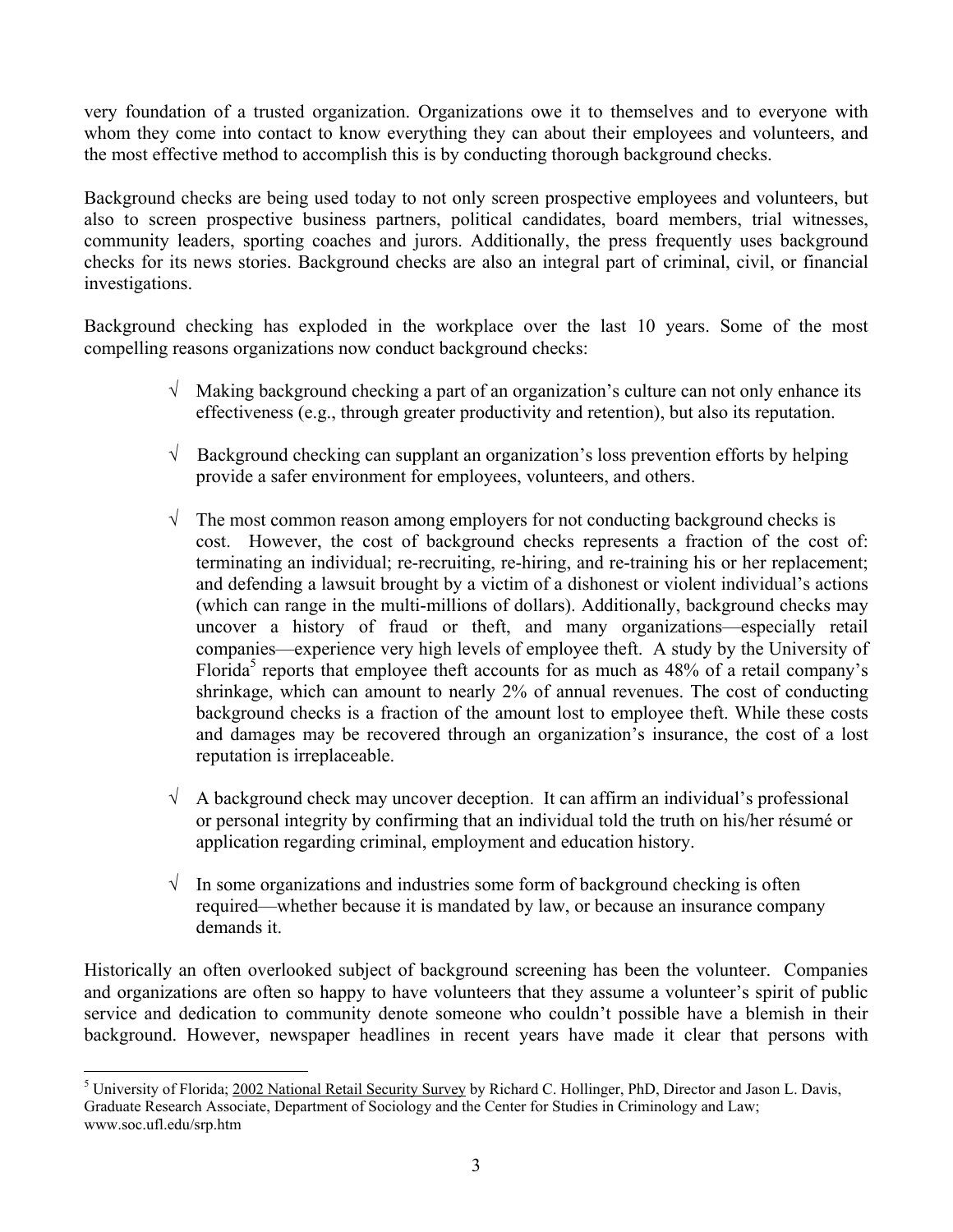unsupervised access to children, the elderly and other vulnerable populations have blemishes, too—and sometimes they're serious enough to put the safety of these special populations at great risk.

A simple background check could be the difference between an organization's success or its succumbing to the notorious headlines or tremendous losses that can result if a diligent effort is not made to assure a safe environment.

## **The Advent of the Professional Screening Company**

While anyone may search public records on anyone they want, the use of a professional screening or investigating company with a trained, experienced staff that knows where to look assures greater thoroughness and accuracy. In addition, background checking is highly regulated. Organizations face many federal and state requirements, and consumers have a full array of mandated rights and remedies. Screening firms can help organizations assure compliance with these requirements.

## **Obstacles to the Screening Process**

Thorough screening cannot be done without reliable and timely access to public records—particularly records containing criminal history information. Yet there are many restrictions on the collection and confirmation of information that deter employers from performing their due diligence, and delay the employment process—hurting both employers and consumers. Restrictions have included such practices as deleting dates of birth from files and public indices, and yet dates of birth are the primary identification used to confirm that a record belongs to a particular individual. Masking a date of birth does not promote privacy or consumer protection, but it does delay employment decisions. This delay can ultimately hurt the individual who wants a prospective employer to have their information. Other government restrictions and impediments that serve to hurt employers and candidates are delays in providing access to public records, or excessive court fees.

It is critical for employers, legislators, the courts, and public officials to understand that background screening companies are not in the same category as data miners and other entities that are "data profiteers." Employers depend on bona fide, relevant pre-employment information to make safe hiring decisions, and avoid litigation. The bottom line is that unreasonable restrictions on the ability of screening firms to access public records on behalf of employers—particularly if candidates have formally consented to and have authorized the release of such information—only benefit criminals, terrorists and cheaters. The restrictions are detrimental to employers, employees, and honest candidates.

# **Legal Issues**

# **The Fair Credit Reporting Act (FCRA)**

Reacting to a proliferation of background information requests, Congress enacted the Fair Credit Reporting Act (FCRA) in 1970. Its provisions protect the privacy rights of individuals (referred to in the Act as "consumers") who were the subjects of background checks (referred to in the Act as "consumer reports") supplied by third party businesses that compile such information (referred to in the Act as "consumer reporting agencies" or "CRAs"). Although the Act was directed initially at regulating the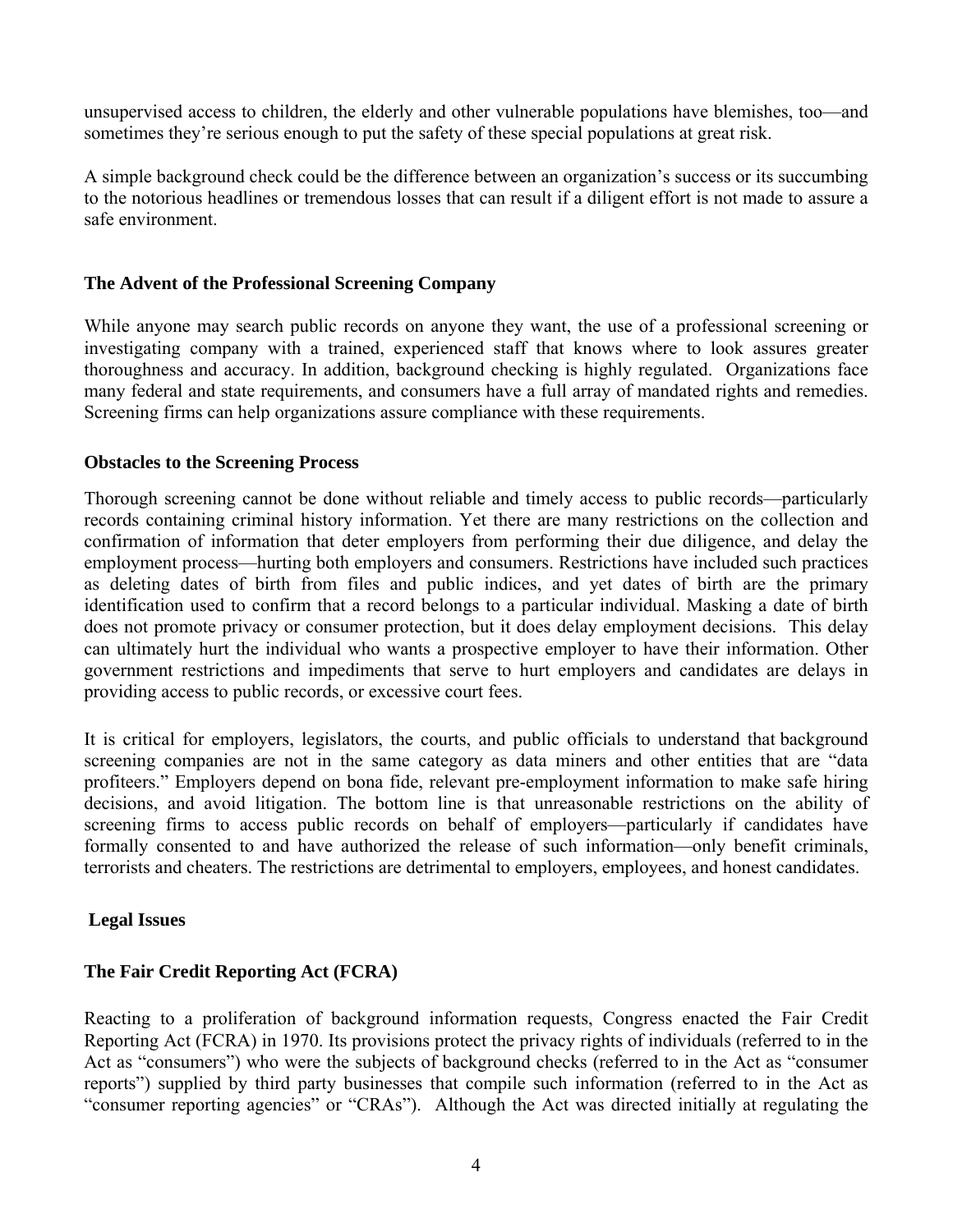obtaining and use of credit information, it has since been amended and interpreted to apply to most of the information distributed by consumer reporting agencies to end-users such as employers and landlords.

The FCRA sets the standards of privacy and consumer protection, and thus controls many of the operations of background screening firms. As currently interpreted, the FCRA provides specific procedures for the assembly and evaluation of information about consumers with regard to confidentiality, accuracy, relevancy, and the proper utilization of information. Screening firms can only obtain information on consumers who have provided their written authorization, and who have received an extensive written disclosure. Background reports are governed by detailed procedures designed to provide accuracy, transparency and accountability. The rules for the screening industry also include an extensive procedure to give consumers notice of any adverse information, and recourse in the event a consumer considers any information contained in a consumer report to be inaccurate or incomplete. Consumers have a right to obtain their reports and have their results re-investigated. Furthermore, consumers are protected by the rules of the Equal Employment Opportunities Commission, as well as numerous other federal and state laws.

Under the FCRA, a CRA is anyone who, for a fee, dues, or on a cooperative nonprofit basis, regularly assembles or evaluates credit or other information on consumers for the purpose of furnishing reports to third parties. The FCRA recognizes two different types of reports—"consumer reports" and "investigative consumer reports." Consumer reports are communications from a CRA that bear upon a consumer's credit worthiness, character, general reputation, personal characteristics, or mode of living. Investigative consumer reports go one step further than consumer reports, in that they include personal interviews with such as neighbors, friends or associates of the person being investigated.

The FCRA requires that employers who use CRAs to gather background information to first notify the individual that a consumer report may be obtained, and get the individual's permission to obtain the report. If any adverse action is taken based in whole or in part upon the report (e.g., to not hire, or not promote), the employer has to comply with a two-step process that involves notifying the individual and providing a complete copy of the report to the individual and then giving the individual the opportunity to dispute the information contained within the report before actually taking the adverse action. The FCRA also imposes significant accuracy and reinvestigation requirements on CRAs to ensure that the information provided is as accurate as possible. The FCRA also requires that information from CRAs be provided only for a permissible purpose to users who will respect the private and confidential nature of such information.

#### **The National Association of Professional Background Screeners (NAPBS)**

Founded as a non-profit trade association in 2003, the National Association of Professional Background Screeners (NAPBS) was established to represent the interests of companies offering employment and tenant background screening services. Just as importantly, however, the initial members—more than 200 companies—wanted to establish and promote a high level of ethics and performance standards for the screening industry, as demonstrated by the Association's mission statement.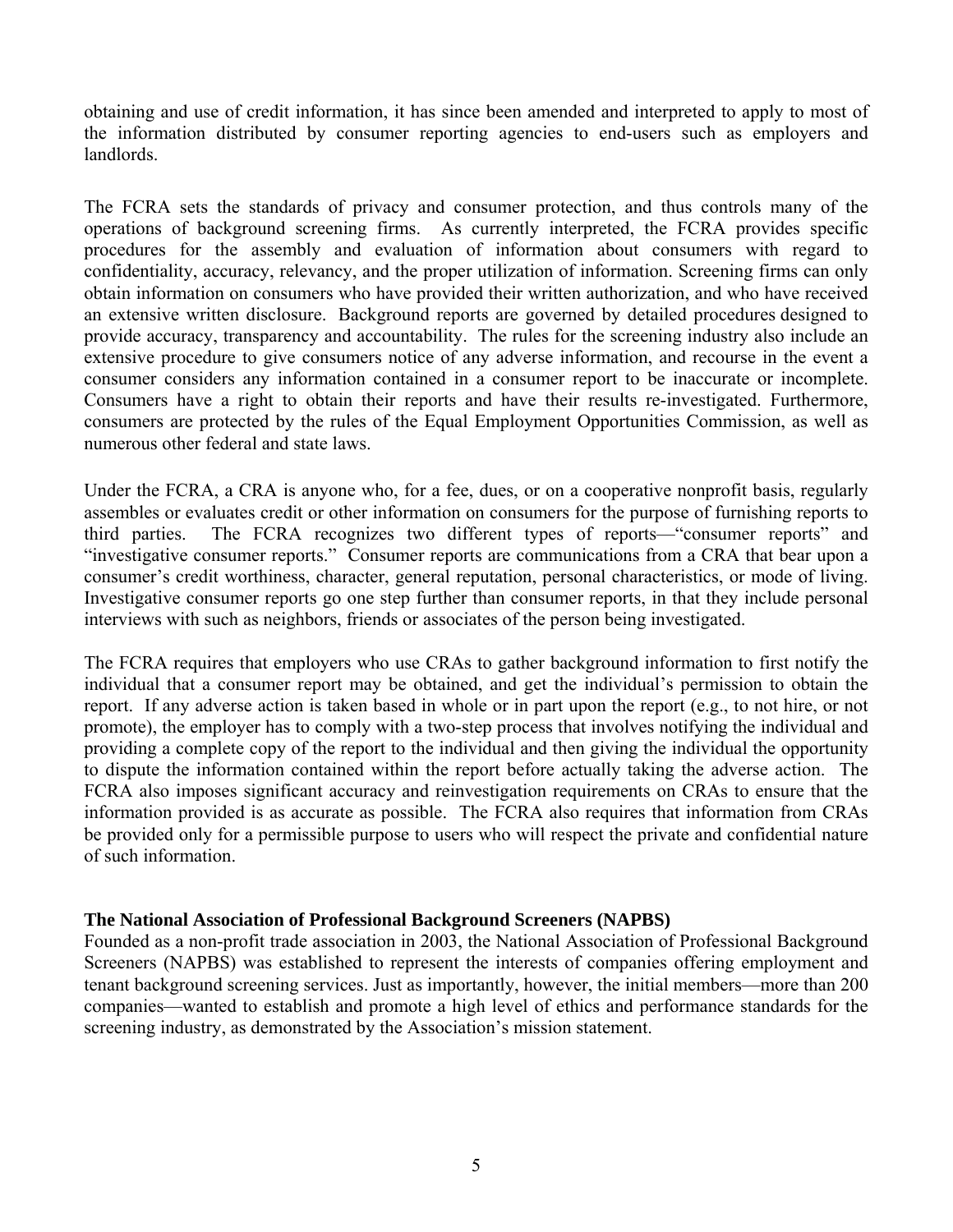#### *The Mission of NAPBS*

*The National Association of Professional Background Screeners exists to promote ethical business practices, promote compliance with the Fair Credit Reporting Act, and foster awareness of issues related to consumer protection and privacy rights within the background screening industry.* 

*The Association provides relevant programs and training aimed at empowering members*  to better serve clients and to maintain standards of excellence in the background *screening industry.* 

*The Association is active in public affairs and provides a unified voice on behalf of members to local, state and national lawmakers about issues impacting the background screening industry.* 

#### **The NAPBS Board and Committees**

The Association elected a board and began its first full year of operation in 2004. A traditional board, it includes two co-chairs, two chair-elects, a secretary, a treasurer, and several board members. In addition, the board created several committees, including:

- Ethics and Accreditation
- Finance
- Membership
- Provider Advisory
- Best Practices and Compliance
- Government Relations
- Public Awareness and Communication
- Resource Library.

#### **Membership in NAPBS**

There are three categories of membership in the NAPBS:

**Regular Members---**companies that offer their screening services to an end user (e.g., an employer or landlord); and

**Associate Members---**companies that supply the regular members with various resources (e.g., public record researchers or drug screening companies); and

**Affiliate Members---**companies that supply goods and services to support the industry (e.g., software suppliers).

Members include individually owned companies and publicly traded corporations, both large and small. Members can further be classified as employment and tenant screening companies, court record retrievers, or vendors.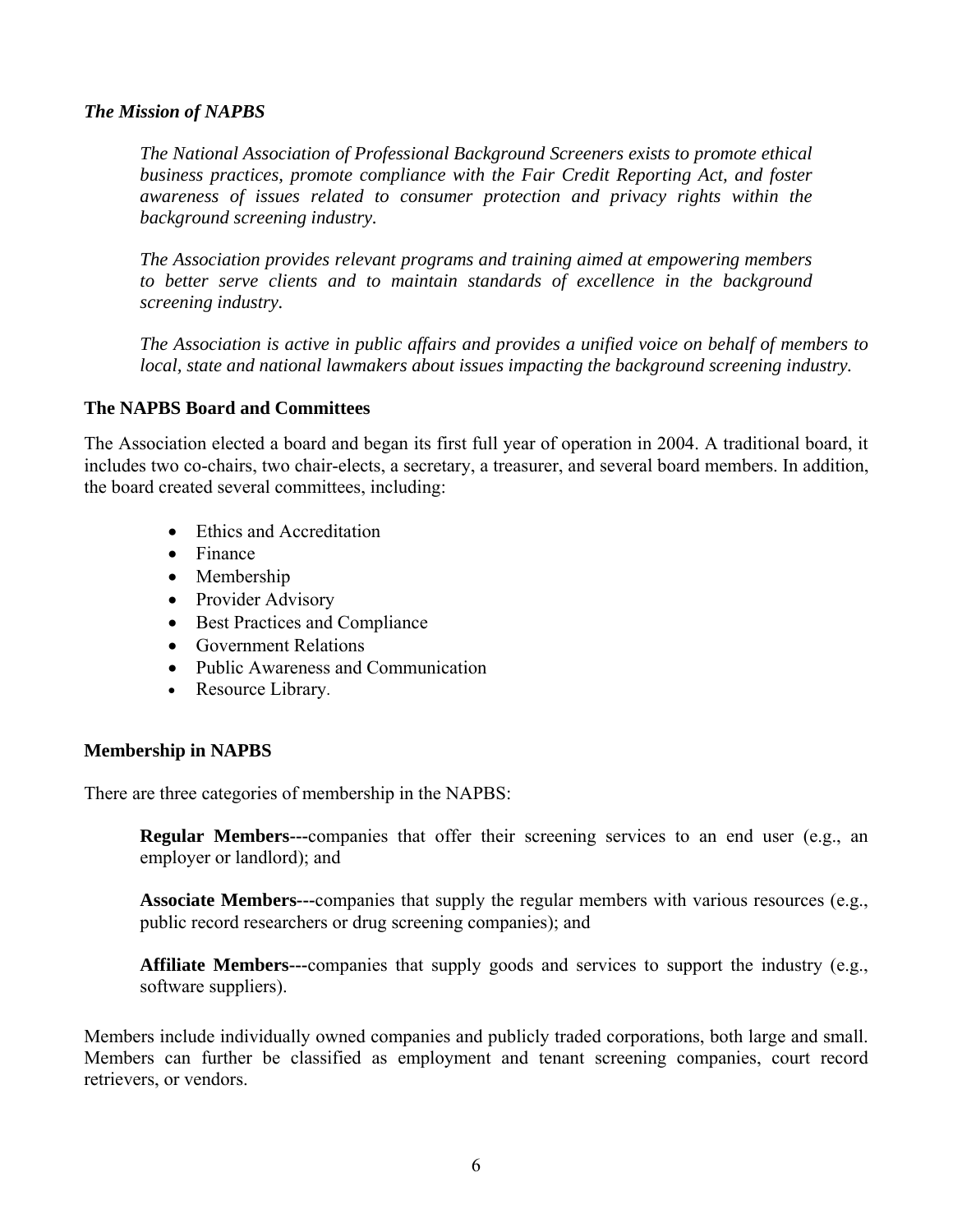## **Standards, Ethics and Accreditation**

As of late, the surge in employment screening has created a stir among watchdog groups and privacy rights activists. As screening becomes more widespread, and more fully integrated into standard hiring practices, these groups have voiced concerns that employment background checks create unfair barriers to employment and constitute an unnecessary invasion of privacy. Because the background screening industry is so large, there is little standardization amongst competing firms. This lack of uniformity fuels the critics who see the industry as a threat to job seeking consumers. Legislators at both the Federal and State levels have been mobilized by the critics' testimonies and in response have begun to enact restrictive laws. Many in the industry fear it is only the start of a tidal wave of new legislation.

In response to these external threats, and because of a need within the industry, the Ethics and Accreditation Committee of NAPBS has developed a plan to facilitate a uniform approach to many of the issues facing consumers, employers and screeners. The committee has been subdivided into several subcommittees, each designed to address specific and unique needs for uniformity and standardization. Once a set of uniform practices has been developed, adherence to these principles can be monitored from within the industry.

Developing ethics and accreditation standards for an entire industry is clearly a monumental task. The committee has set goals and has already achieved much. Ethics and accreditation for the background screening industry will evolve, but the framework currently being built will be used as a basis to create standardized guidelines and generally accepted principles that will be used by screening firms for the benefit of screeners, employers and the public at large.

#### **The Future**

An increase in negligent hiring lawsuits and the threat of terrorism have given rise to an increased demand for background screening, driving more organizations to more closely scrutinize potential employees and volunteers. Screening is no longer for sensitive or high-level positions only: organizations that employ minimum wage workers and use volunteers are now rolling out screening programs. Additionally, the screening of tenants, vendors, and contractors has grown increasingly sensitive to liability when leasing to, contracting with, or utilizing individuals who might have undesirable backgrounds. Many organizations are engaging in this type of screening in order to distinguish themselves from their competition with claims of "criminal-free" or "judgment-free" associates.

One thing is certain: background screening is here to stay. Thousands of companies are directly impacted by the screening industry, and industry revenues are now estimated to be in the multi-billion dollar range. In a survey of recent college graduates, the three things they expect when job-hunting after graduation are a background check, a drug test and to have their previous employment verified. From more awareness of potential threats like terrorism to extended screening for other applications, more and more companies will be trying to become better acquainted with whom they are doing business.

Increasingly technology has become an integral part of the screening industry. Organizations are looking at enterprise level systems such as software used to assist with their internal recruiting processes, and screening companies are being asked to integrate with these technologies to further streamline the workload for an organization's human resources staff. These integrations, the Internet, and other client